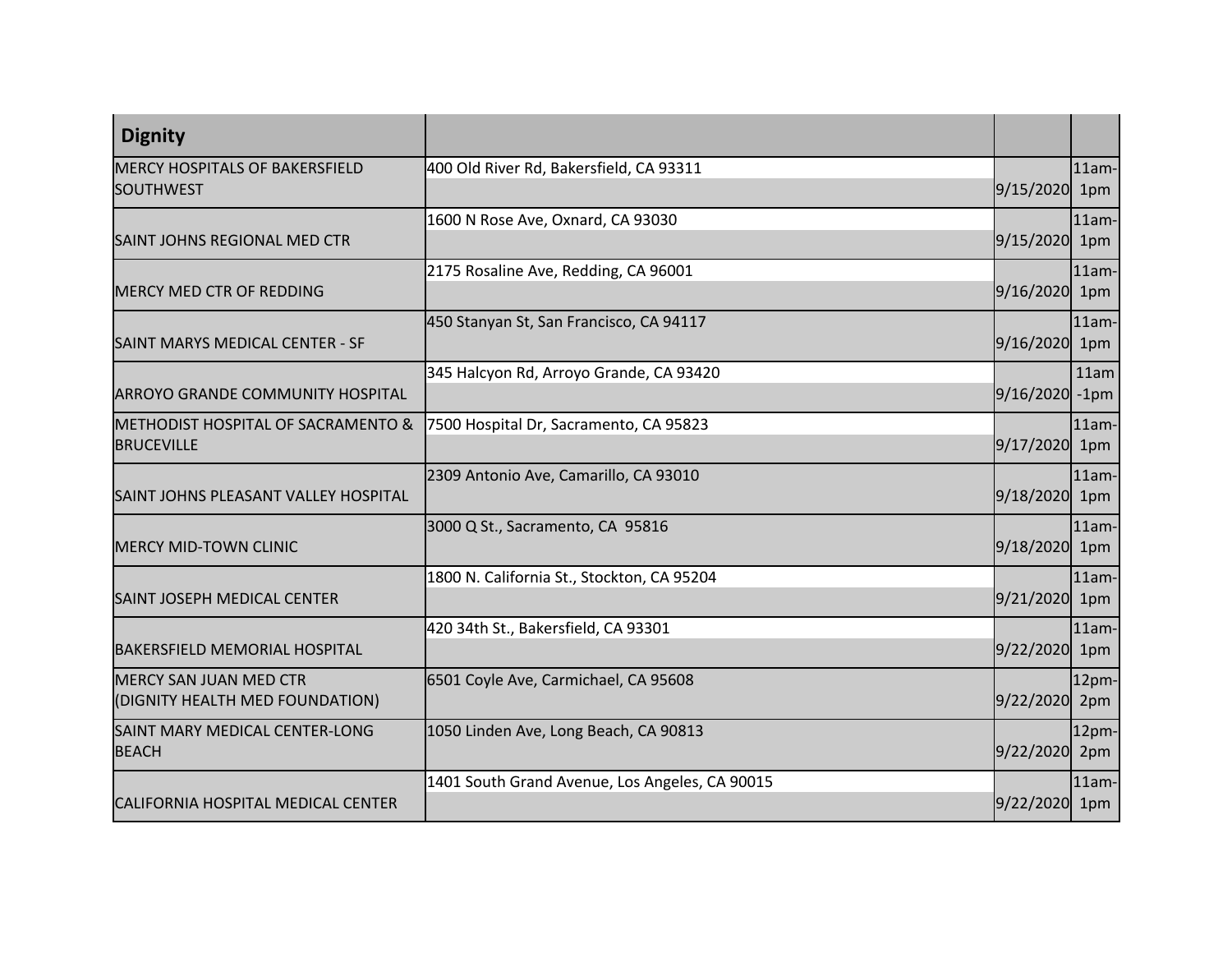| DOMINICAN HOSPITAL, DOMINICAN OAKS & 1555 Soquel Dr, Santa Cruz, CA 95065<br><b>MED FOUNDATION SC</b> |                                                                                                       | 9/23/2020 1pm | 11am-           |
|-------------------------------------------------------------------------------------------------------|-------------------------------------------------------------------------------------------------------|---------------|-----------------|
| NORTHRIDGE HOSPITAL MEDICAL CENTER-<br><b>ROSCOE</b>                                                  | 18300 Roscoe Blvd, Northridge, CA 91328                                                               | 9/23/2020 1pm | $11am -$        |
| <b>ST BERNARDINE MEDICAL CENTER</b>                                                                   | 2101 N Waterman Ave, San Bernardino, CA 92404                                                         | 9/23/2020     | $11am -$<br>1pm |
| <b>FRENCH HOSPITAL MEDICAL CENTER</b>                                                                 | 1911 Johnson Ave, San Luis Obispo, CA 93405                                                           | 9/23/2020 1pm | $11am -$        |
| <b>MERCY GENERAL HOSPITAL &amp; MCMAHON</b><br><b>TERRACE</b>                                         | 4001 J St, Sacramento, CA 95819                                                                       | 9/23/2020 1pm | $11am -$        |
| SAINT FRANCIS MEMORIAL HOSPITAL                                                                       | 900 Hyde St, San Francisco, CA 94109                                                                  | 9/24/2020 2pm | 12pm-           |
| WOODLAND HEALTHCARE CLINIC &<br><b>WOODLAND HOSPITAL</b>                                              | 1325 Cottonwood Street, Woodland, CA 95695; (WALK IN CLINIC - 632 W Gibson<br>Rd, Woodland, CA 95695) | 9/24/2020 1pm | $11am -$        |
| <b>COMMUNITY HOSPITAL OF SAN</b><br><b>BERNARDINO</b>                                                 | 1805 Medical Center Dr, San Bernardino, CA 92411                                                      | 9/29/2020     | $11am -$<br>1pm |
| <b>MERCY HOSPITALS OF BAKERSFIELD</b><br><b>TRUXTON</b>                                               | 2215 Truxtun Ave. Bakersfield, CA 93301                                                               | 9/29/2020 1pm | $11am -$        |
| SAINT ELIZABETH COMMUNITY HOSPITAL                                                                    | 2550 Sister Mary Columba Dr, Red Bluff, CA 96080                                                      | 9/30/2020 1pm | $11am -$        |
| MARIAN MEDICAL CENTER/EXTENDED CARE                                                                   | 1400 E Church St, Santa Maria, CA 93454                                                               | 9/30/2020 1pm | $11am -$        |
| <b>MERCY HOSPITAL OF FOLSOM</b>                                                                       | 1650 Creekside Dr, Folsom, CA 95630                                                                   | 9/30/2020 1pm | $11am-$         |
| <b>Sutter</b>                                                                                         |                                                                                                       |               |                 |